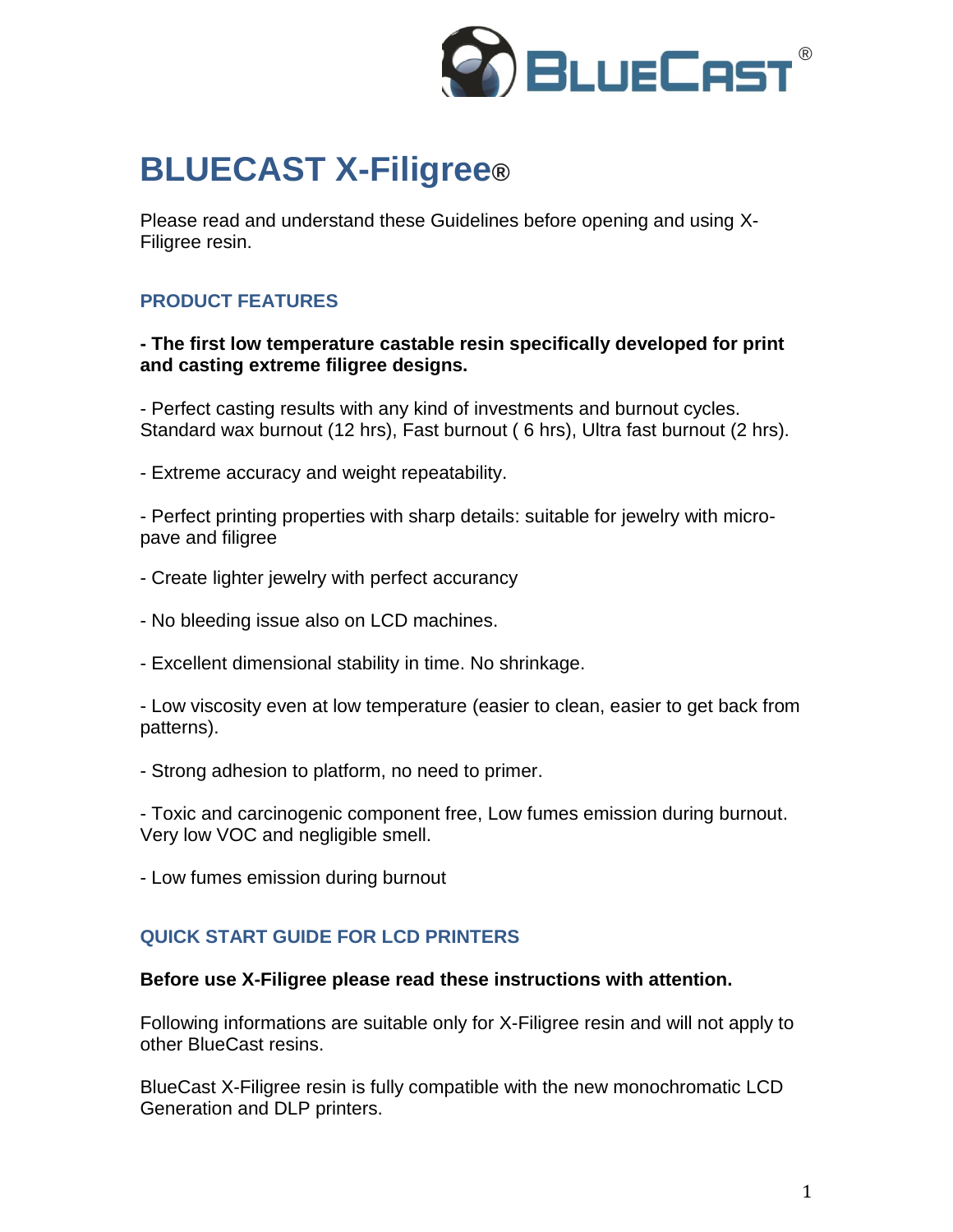

#### **On old RGB LCD machines the exposure times are much more longer than standard resins. With some COB LED machines the resin may not work.**

In order to get the maximum details use of HD FEP or No-FEP are strongly suggested. A bad quality FEP compromise the resin printability.

Before run the Z-Axis calibration, please check if your build platform is planar. The colored platform coating like the one of the old Anycubic Photon or Elegoo Mars inhibits the sticking of the castable resins. To fix this machine issues you can sand the build platform with 150/200 grade sandpaper.

Perform z-axis calibration following the manufacturer's instructions.

#### **Before use we suggest to heat the resin by microwave ovens (NEVER OVER 30 SECONDS), ultrasonic cleaner, hot air, etc.**

Before pour the resin into the resin tank shake the bottle for one minute.

For a correct debubbling let the resin rest in to the resin tank for 5 minutes before start the print. To speed up the operations you can also filter the resin in order to remove the air bubbles or or vacuum the opened bottle.

Not filter the resin after each print and not heating the resin before each print may lead to printing failures. Do not store the resin in to the tank. Please remove the resin from printer tank, filter it and store in to the original bottle.

#### **PLEASE NOTE THE EXPOSURE TIME CAN CHANGE BY 30% IN ACCORDING TO THE MANUFACTURER LED CALIBRATION, TO THE USED FEP AND TO THE PRINTER EFFICIENCY**

# **PRINTING SETTINGS**

**We don't provide official after sales service for the machines not listed below. The settings are specifically developed for Chitubox slicer.**

#### **ANYCUBIC MONO**

Layer Height: 0.05 mm Bottom Layer Count: 15 n Exposure Time: 7 s Bottom Exposure Time: 25 s Light-off Delay: 7 s Bottom light-off delay: 13 s Bottom Lift Distance: 5 mm Lifting Distance: 4 mm Bottom Lift Speed: 50 mm/min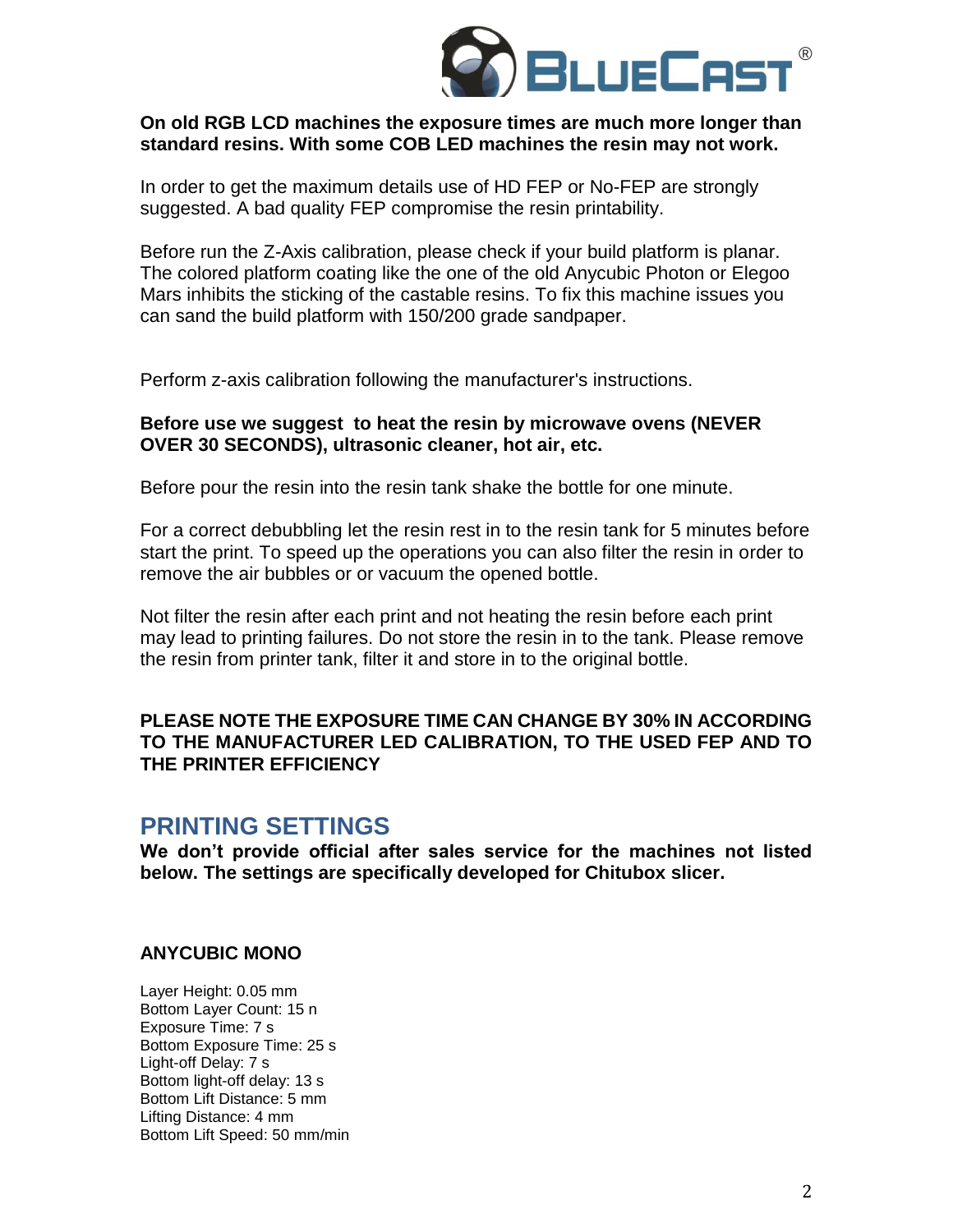

Lifting Speed: 100mm/min Retract Speed: 100mm/min Antialiasing: ON AA Level: 8 Gray Level: 4

#### **ANYCUBIC MONO SE**

Layer Height: 0.0 3 mm Bottom Layer Count: 1 0 n Exposure Time: 5.2 s Bottom Exposure Time: 15 s Light -off Delay: 7 s Bottom light -off delay: 13 s Bottom Lift Distance: 5 mm Lifting Distance: 4 mm Bottom Lift Speed: 50 mm/min Lifting Speed: 100mm/min Retract Speed: 100mm/min Antialiasing: ON AA Level: 8 Gray Level: 4

## **ANYCUBIC MONO X**

Layer Height: 0.0 3 mm Bottom Layer Count: 15 n Exposure Time: 8.5 s Bottom Exposure Time: 2 0 s Light -off Delay: 7 s Bottom light -off delay: 13 s Bottom Lift Distance: 5 mm Lifting Distance: 5 mm Bottom Lift Speed: 50 mm/min Lifting Speed: 100 mm/min Retract Speed: 100mm/min Antialiasing: ON AA Level: 8 Gray Level: 4

## **ANYCUBIC MONO 4K**

Layer Height: 0.0 3 mm Bottom Layer Count: 15 n Exposure Time: 7 s Bottom Exposure Time: 2 0 s Light -off Delay: 7 s Bottom light -off delay: 13 s Bottom Lift Distance: 5 mm Lifting Distance: 5 mm Bottom Lift Speed: 50 mm/min Lifting Speed: 100 mm/min Retract Speed: 100mm/min Antialiasing: ON AA Level: 8 Gray Level: 4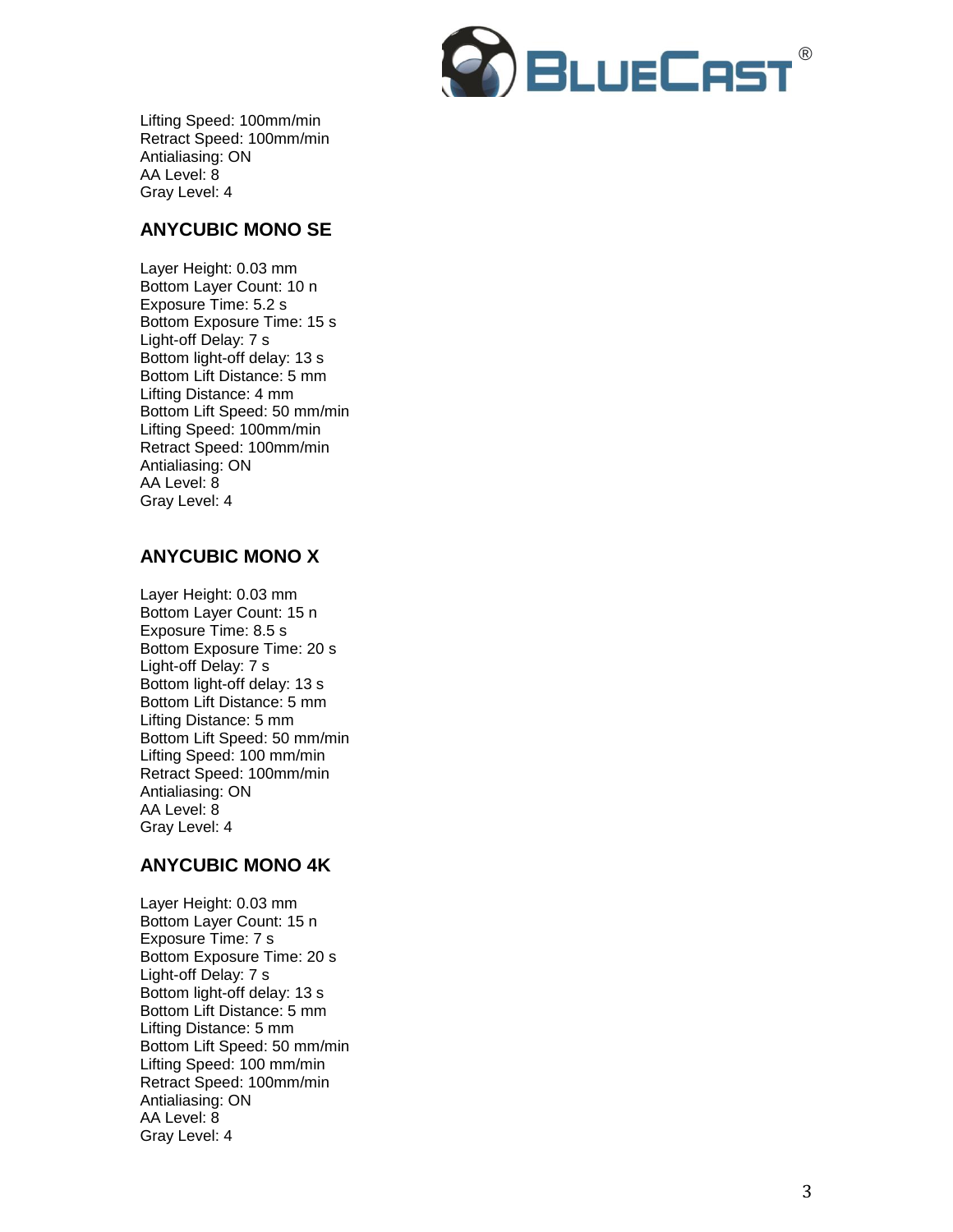

## **ANYCUBIC PHOTON S**

Layer Height: 0.0 5 mm Bottom Layer Count: 12 n Exposure Time: 19 s Bottom Exposure Time: 45 s Light -off Delay: 8 s Bottom light -off delay: 13 s Bottom Lift Distance: 5 mm Lifting Distance: 4 mm Bottom Lift Speed: 70 mm/min Lifting Speed: 70 mm/min Retract Speed: 100 mm/min Antialiasing: OFF

## **PHROZEN SONIC MINI 4K**

Layer Height: 0.035 mm Bottom Layer Count: 25 n Exposure Time: 6.5 s Bottom Exposure Time: 12 s Light -off Delay: 7 s Bottom light -off delay: 13 s Bottom Lift Distance: 5 mm Lifting Distance: 4 mm Bottom Lift Speed: 50 mm/min Lifting Speed: 50 mm/min Retract Speed: 100mm/min Antialiasing: ON AA Level: 8 Gray Level: 4

## **PHROZEN SONIC MINI 8K**

Layer Height: 0.030 mm Bottom Layer Count: 25 n Exposure Time: 8 s Bottom Exposure Time: 20 s Light -off Delay: 7 s Bottom light -off delay: 13 s Bottom Lift Distance: 5 mm Lifting Distance: 4 mm Bottom Lift Speed: 50 mm/min Lifting Speed: 50 mm/min Retract Speed: 100mm/min Antialiasing: ON AA Level: 8 Gray Level: 4

#### **PHROZEN SONIC 4K**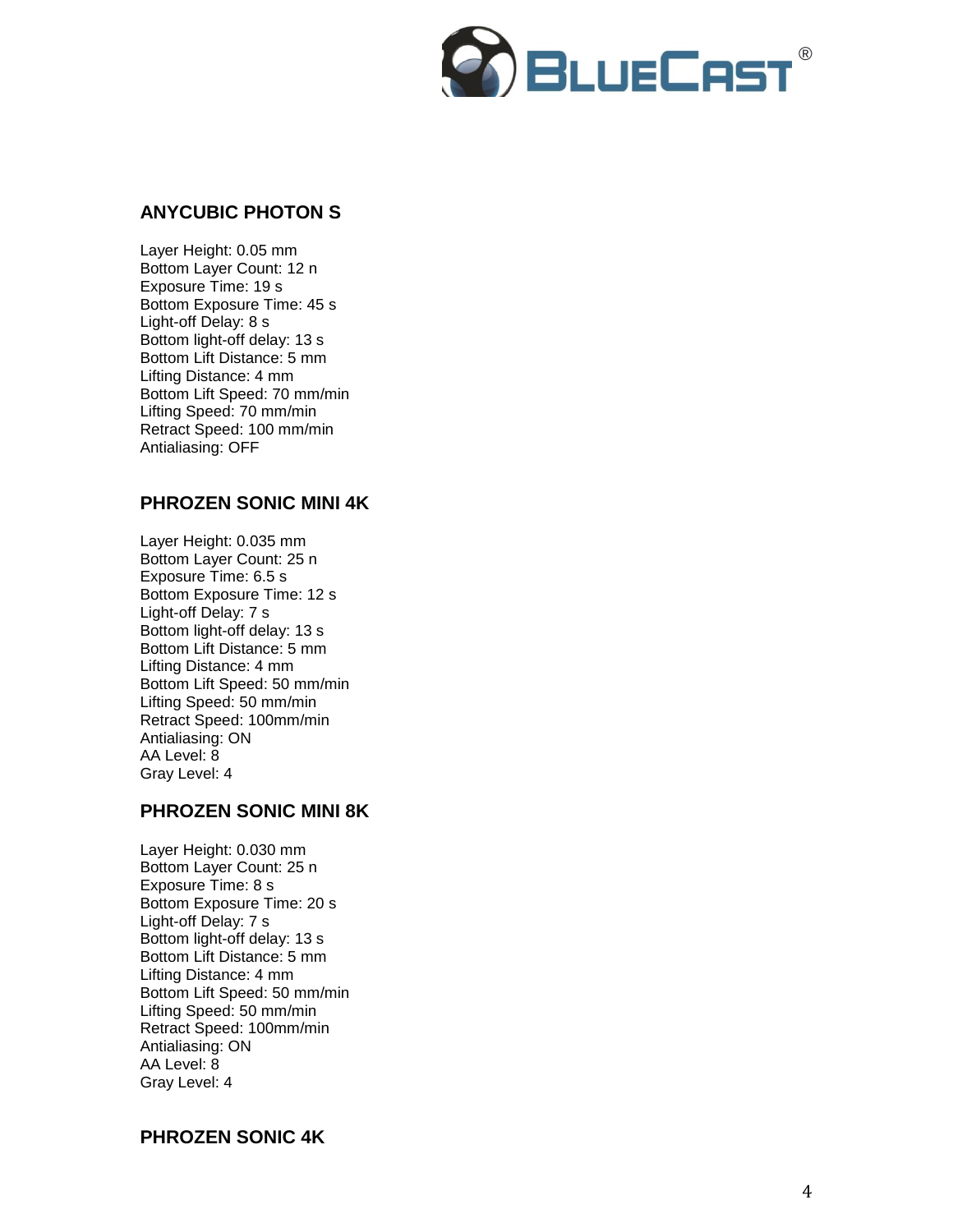

Layer Height: 0.035 mm Bottom Layer Count: 25 n Exposure Time: 6.0 s Bottom Exposure Time: 12 s Light -off Delay: 7 s Bottom light -off delay: 13 s Bottom Lift Distance: 5 mm Lifting Distance: 4 mm Bottom Lift Speed: 50 mm/min Lifting Speed: 100 mm/min Retract Speed: 100mm/min Antialiasing: ON AA Level: 8 Gray Level: 4

## **PHROZEN SONIC 4K XL**

Layer Height: 0.0 5 mm Bottom Layer Count: 25 n Exposure Time: 5 . 5 s Bottom Exposure Time: 20 s Light -off Delay: 7 s Bottom light -off delay: 13 s Bottom Lift Distance: 5 mm Lifting Distance: 4 mm Bottom Lift Speed: 50 mm/min Lifting Speed: 50 mm/min Retract Speed: 100mm/min Antialiasing: ON AA Level: 8 Gray Level: 4

## **ELEGOO MARS PRO 2**

Layer Height: 0.0 5 mm Bottom Layer Count: 15 n Exposure Time: 6.5 s Bottom Exposure Time: 18 s Light -off Delay: 8 s Bottom light -off delay: 13 s Bottom Lift Distance: 5 mm Lifting Distance: 4 mm Bottom Lift Speed: 25 mm/min Lifting Speed: 50 mm/min Retract Speed: 50 mm/min Antialiasing: ON Gray level: 4 Image Bleur: ON Image Bleur Pixel: 2

## **ELEGOO MARS 3**

Layer Height: 0.0 3 mm Bottom Layer Count: 10 n Exposure Time: 6.0 s Bottom Exposure Time: 20 s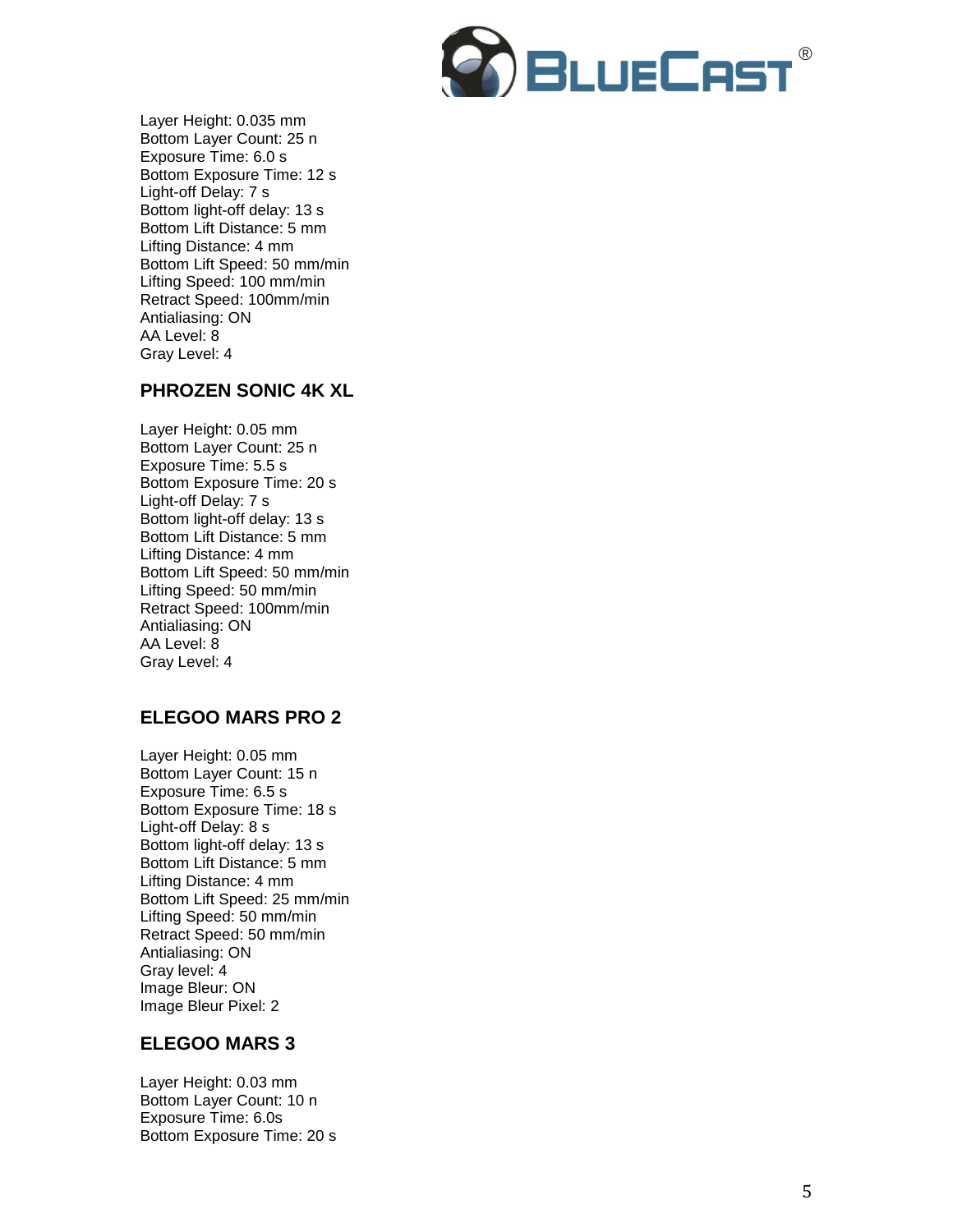

Light-off Delay: 8 s Bottom light-off delay: 13 s Bottom Lift Distance: 5 mm Lifting Distance: 4 mm Bottom Lift Speed: 50 mm/min Lifting Speed: 80 mm/min Retract Speed: 100 mm/min Antialiasing: ON Gray level: 4 Image Bleur: ON Image Bleur Pixel: 2

# **ELEGOO SATURN**

Layer Height: 0.05 mm Bottom Layer Count: 15 n Exposure Time: 7.0 s Bottom Exposure Time: 18 s Light-off Delay: 8 s Bottom light-off delay: 13 s Bottom Lift Distance: 5 mm Lifting Distance: 4 mm Bottom Lift Speed: 25 mm/min Lifting Speed: 25 mm/min Retract Speed: 50 mm/min Antialiasing: ON Gray level: 4 Image Bleur: ON Image Bleur Pixel: 2

# **POST-PRINTING CLEANUP AND TREE PREPARATION**

Patterns are really hard and siff respect other BlueCast resins

Clean the prints into 91%/99% ethyl alcohol.

- With Ultrasonic cleaner run a cycle of 3 minutes (SUGGESTED PROCEDURE)
- With resin washer machine run a cycle of 5 minutes approx.
- With simple [immersion](https://context.reverso.net/traduzione/inglese-italiano/by+immersion) in an alcohol bath wait 8 minutes approx.

After washing dry the patterns with compressed air.

If you don't have compressed air you can dry the pattern with a hair dryer.

A patterns post curing (10 minutes minimum) is required.

After the UV post a curing quick washing with brand new alcohol ensure great casting results.